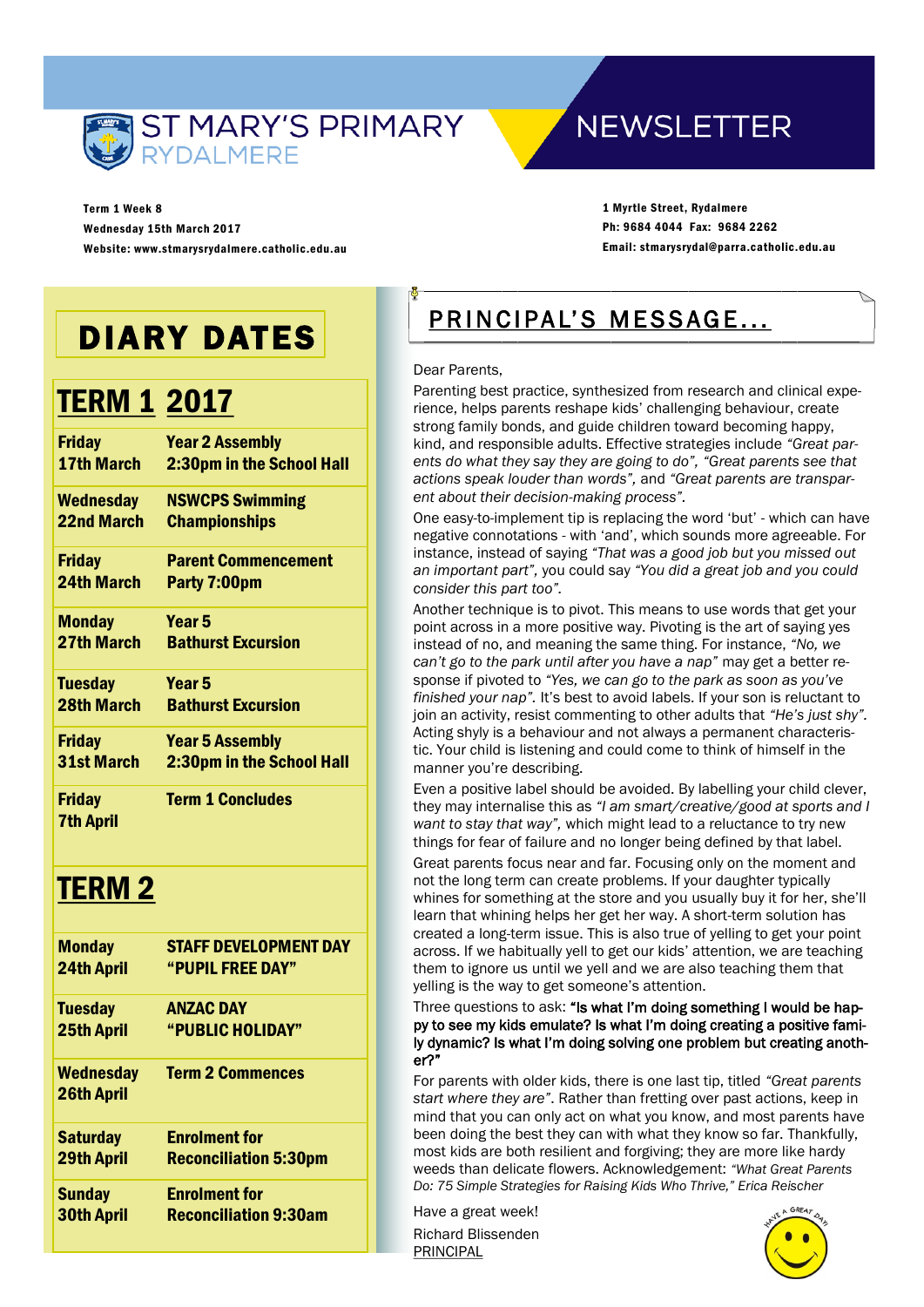## St Mary's Newsletter……

#### CATHOLIC SCHOOLS WEEK (CSW) THANK YOU….

Our thanks to the wonderful P&F Executive who provided morning tea on Monday (for existing families) and Friday (for prospective parents) during CSW. We also had an amazing team of parents who came early on Tuesday morning to assist with our Community

Breakfast for CSW. We had an amazing week and are very grateful for all the assistance provided!



#### IMPORTANT MEETING DATE IF YOU USE OSHC

St Mary's OSHC is a not for profit, community based centre that provides before and after school care for the children of St Mary's Primary School. The centre is managed and run by a voluntary parent committee. OSHC is an approved centre which gives parents the ability to access Child Care Benefits (CCB) and Child Care Rebate (CCR) as a fee reduction. *If your child uses OSHC you are requested to attend the Annual General Meeting of the Committee to be held on 22nd May 2017 from 6pm in the OSHC rooms.* 

#### STAFF DEVELOPMENT DAY TERM 2

Please note that there will be a Staff Development Day on Monday 24th April. Students will return for Term 2 on Wednesday 26th April. There is no school for students on Monday 24th April as the staff will be involved in professional learning on this day.

#### AFTERNOON COLLECTION REMINDERS

Parents and those collecting children are asked to wait on any of the silver seats near the COLA and Office. Enter via the main gate and ramp but please then move into the playground – do not wait on the ramp or stairs. If you are a volunteer for pick up and kiss, your children are to sit under the COLA. Children are to sit in their designated areas with their school bag (no bags to parents etc) until dismissed. Once dismissed parents and children leave via the main double gate. There are no games (eg running, chasing, handball or climbing trees) after school. Parents may sit on any of the silver seats while waiting. Thank you for your understanding and support of these measures.

#### APPLICATIONS FOR ENROLMENTS IN

KINDERGARTEN 2018 are now being accepted. If you have a child who will be 5 by the 31<sup>st</sup> July 2018 and you wish to apply for enrolment here at St Mary's, please contact the school office. Following our very successful tours last week during Catholic Schools Week we have had a large number of families take enrolment packs. Congratulations to our Student Leaders for their work showing prospective parents around the school – it was very successful morning.

#### YOUTUBE

During the Tech Sessions for Parents held last week during Catholic Schools Week we launched our very own YouTube Channel. To find us search St Mary's Rydalmere and subscribe to our channel. You can also find the channel here [https://](https://www.youtube.com/channel/UC-BSb1AQlnVXZK8EgRxw0WQ) [www.youtube.com/channel/UC-](https://www.youtube.com/channel/UC-BSb1AQlnVXZK8EgRxw0WQ)[BSb1AQlnVXZK8EgRxw0WQ](https://www.youtube.com/channel/UC-BSb1AQlnVXZK8EgRxw0WQ)

#### ST MARY'S CRICKET TEAM

This year a group of students from Years 4, 5 and 6 tried out for our cricket team to play in the Mark Taylor Shield. In Round 1 we had a bye and our first game in the knockout competition was against Holy Family Luddenham. Our team won the match by 39 runs – first scoring 86 (all out) and then bowling Holy Family out for 47. Congratulations to Marcus Schembri-Green, Marcus Scrivener, Isaac Vinton, Beau Myhill, Ben Fairall, Liam Hardman, Oliver Homann, Eve Kannemeyer, Myles Panagiotopoulos, Ryan Vaughan, Jonah Watson, Zane White and to

our coach Mr Green (Marcus Schembri-Green's father) and Mr Shaw. Our next match is in Term 4.



#### BOOK CLUB

The current Book Club brochure Issue 2 2017 has been sent home with all students.

#### ORDERS FOR ISSUE 2 CLOSE 24.3.2017

To order and pay for Book Club by credit card visit www.scholastic.com.au. Please order and pay via the website. No orders are to be sent to the school office. Books will be delivered to the school and distributed to students. Any questions, please contact Kris Muir—Book Club Coordinator.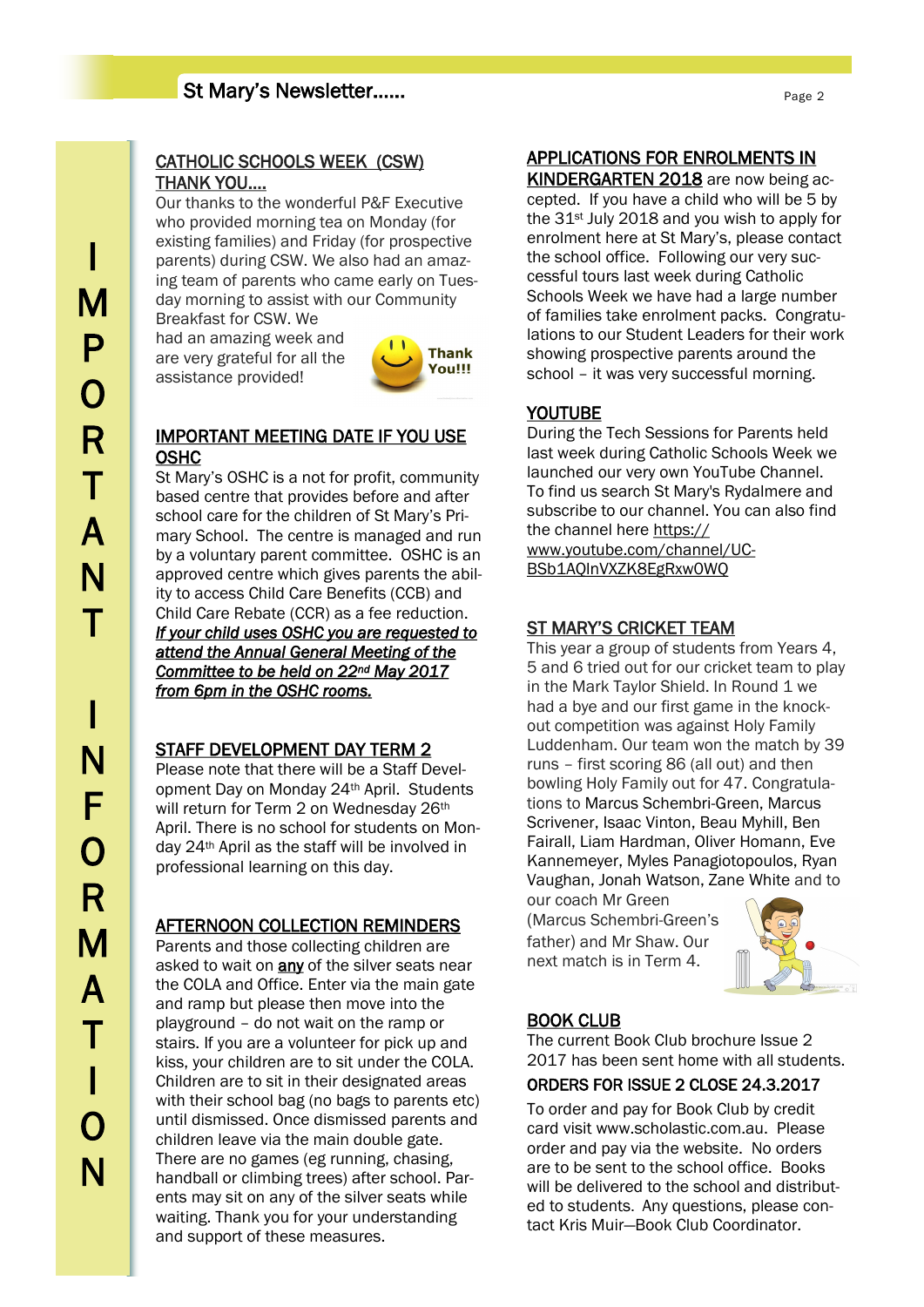# TECHNOLOGY...

We have been 'On Screen ' this year and the impact in the classroom has been extraordinary.

Students are even more engaged and have found new ways to share their learning with each other. During Catholic Schools Week Mr Blissenden ran a workshop for parents interested in learning about some of the technology available in the school. Prospective parents were treated to a virtual tour of the school by some of our leaders as they showed films of how the spaces are used.

## Have you had a look at our St Mary's YouTube Channel?

We have uploaded a few films about our school. If you have already had a look make sure you keep checking in, as new film will be uploaded regularly.

Movie making is taking hold with the addition of a 'green screen' in Stage 3 and that means that we can use a huge variety of backgrounds when we are making films. We also have a drone that will enable us to take amazing aerial shots and make our films even more exciting and professional.

To find our YouTube Channel, just search for St Mary's Rydalmere or use the link below:

[https://www.youtube.com/channel/UCBSb1AQlnVXZK8EgRxw0WQ](https://www.youtube.com/channel/UC-BSb1AQlnVXZK8EgRxw0WQ)

#### How about our Twitter Account?

Make sure that you follow our Twitter feeds. Each class has its own Twitter account and this is a great way to get a snapshot of what your children are doing in the classroom. Visit our website for the Twitter addresses.

## Thank You!

Thank you to our Year 6 School Leaders for the work that they have done and special thanks to our Technology Team - Zane White, Josephine Smith, Therese Davidson, Ethan Rauniyar, Reshan Weerakkody, Lilla Ward and Liam Hardman.